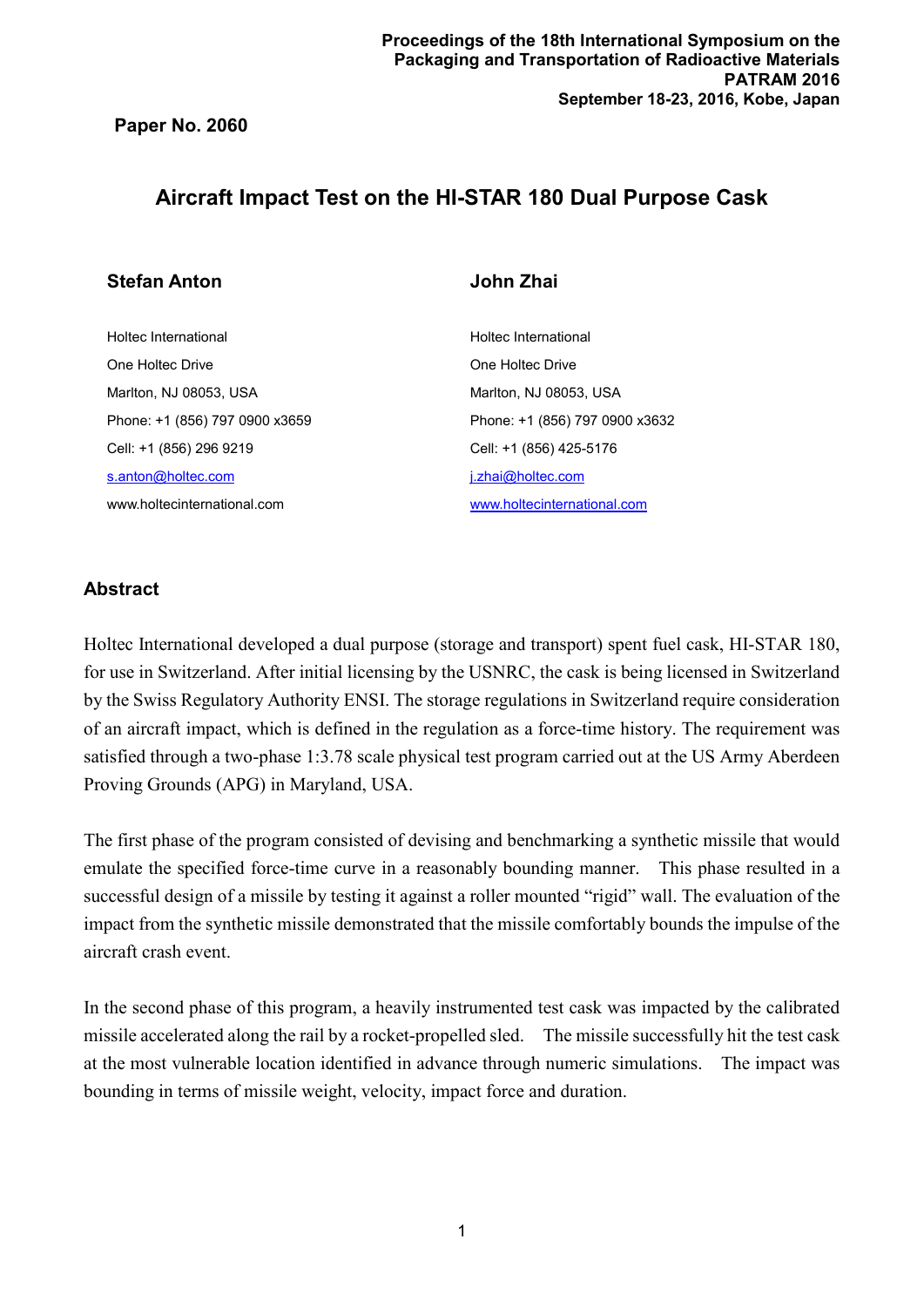The test was confirmed to be successful by the measurements during and after the impact with the following conclusions:

- The post-impact helium leak test showed the leak rate to be three orders of magnitude less than the permissible value.
- The axial stresses in the enclosure lid bolts remained in the elastic range.
- There is no measurable permanent ovalization of the cask's flange.
- Numerical predication using LS-DYNA reasonably matches the measured data of key safetyrelated cask responses.

The aircraft crash physical test program conclusively demonstrates that the HI-STAR 180 cask can withstand the postulated aircraft crash event with ample margin. In a broader sense, the comparison of the test data with the LS-DYNA simulation of the test indicates the ability of LS-DYNA to predict the consequence of an aircraft strike on a metal cask.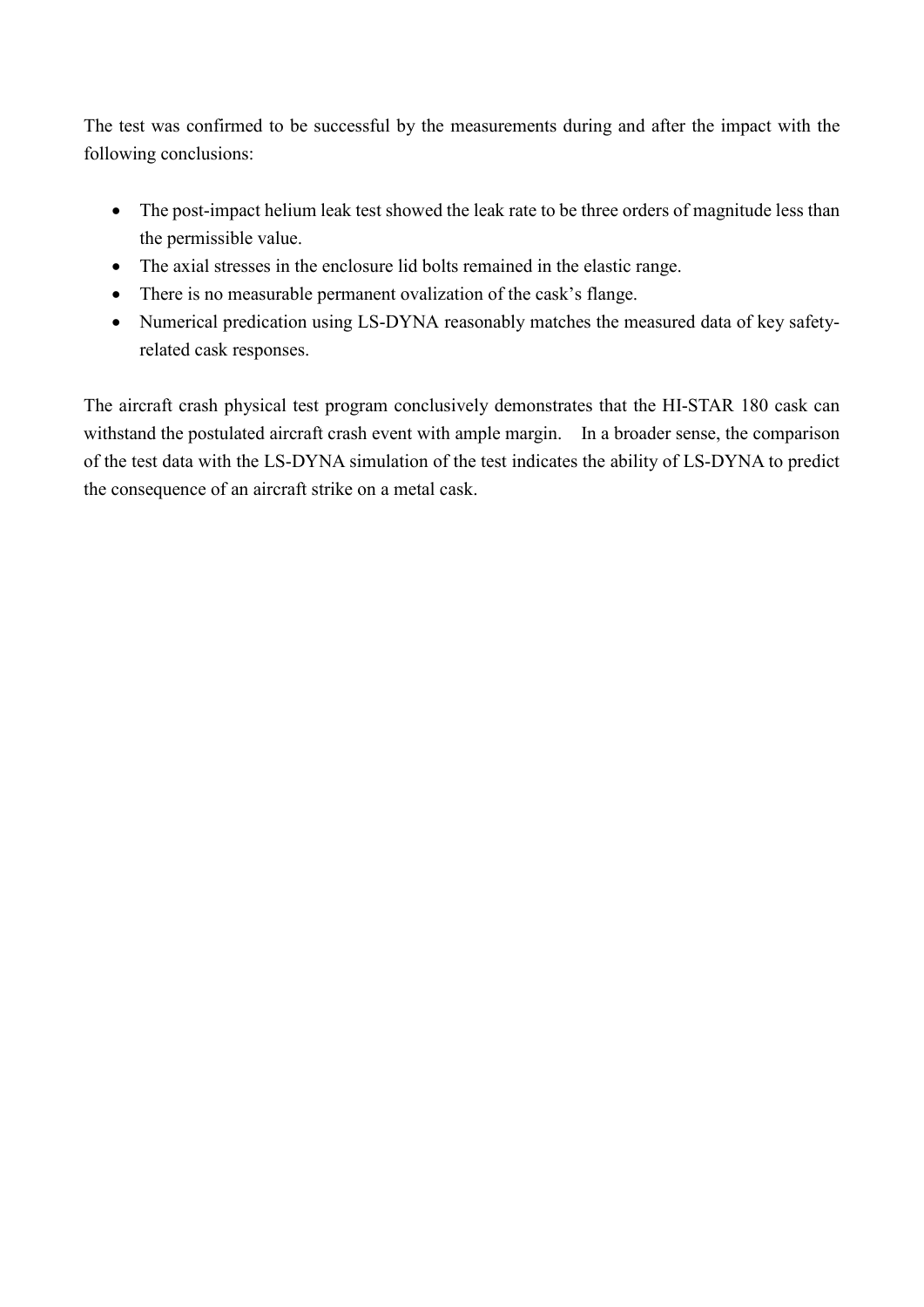## **Introduction**

The HI-STAR 180 is a dual purpose (storage and transportation) cask for spent nuclear fuel developed by Holtec International. It has been designed for storage in accordance with Swiss regulations and in alignment with IAEA requirements for a type B(U)F transport cask. HI-STAR 180 was licensed by the U.S. NRC in 2009 under 10 CFR 71 to transport high burn-up PWR  $UO<sub>2</sub>$  and MOX fuel (Docket Number 71-9325). The cask is designed for up to 37 PWR fuel assemblies, a maximum burnup of 66000 MWd/mtU, a minimum of 3 years cooling time, and a maximum heat load of 32 kW. The HI-STAR 180 is slated to be initially used to store fuel at the Beznau Nuclear Plant in Switzerland, in the plant's on-site storage building, and for off-site transport at a later date. Upon the Swiss regulator's formal release, the first batch of HI-STARs will be built at the Holtec Manufacturing Division (HMD) in Pittsburgh, PA. For a depiction of the cask see Figure 1 below.



**Figure 1 HI-STAR 180 Dual Purpose Cask**

A cask containment integrity test program has been carried out to qualify the cask for a postulated aircraft impact event specified in the relevant Swiss regulations [1]. The specific objective of the test program was to verify, by physical testing, that the cask, arrayed vertically in the Interim Storage Building and equipped with an Aircraft Crash Cover (ACC), will remain leak-tight in the wake of an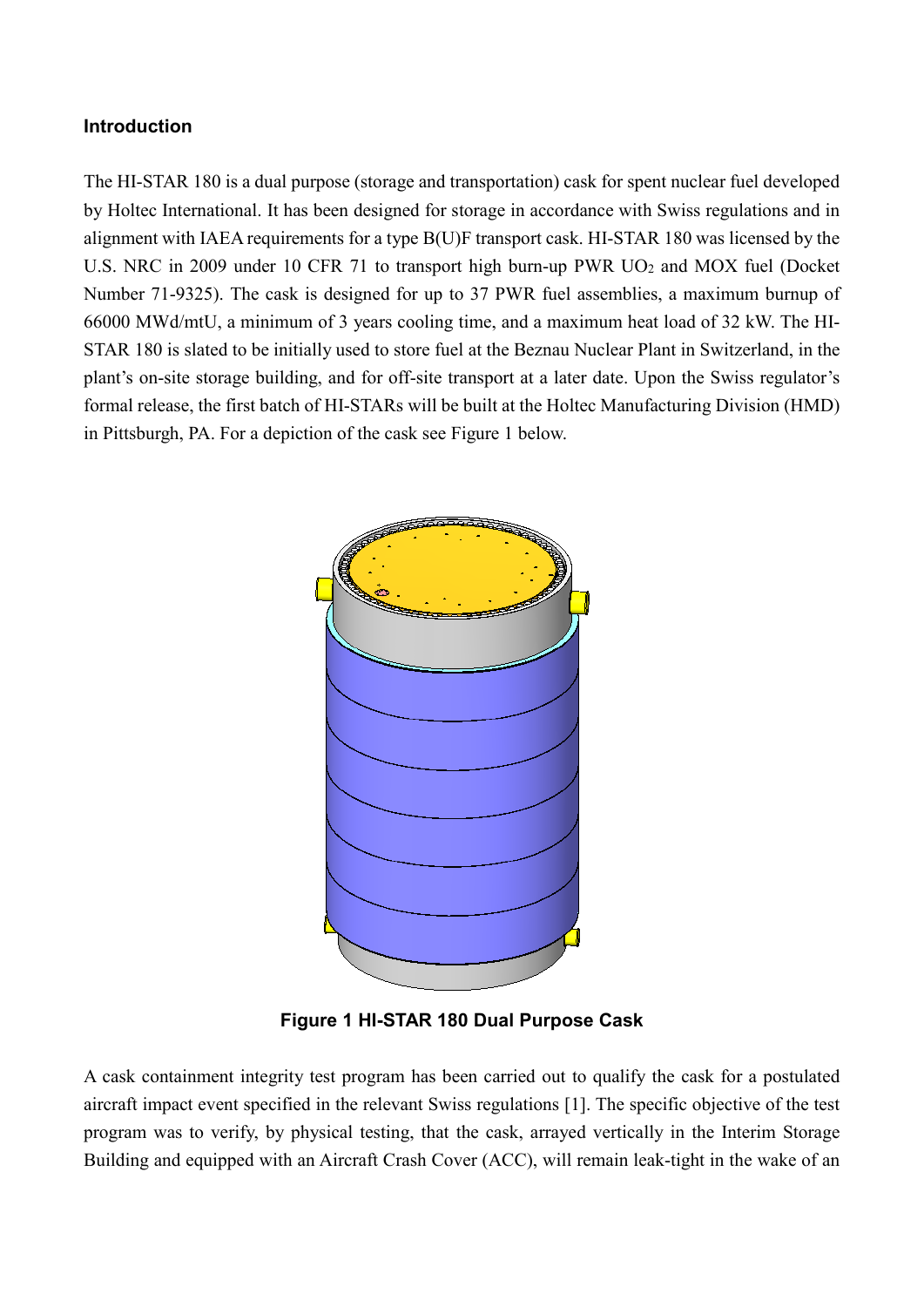impact from an aircraft. Additionally, pre- and post-test computational simulations of the test were performed, using LS-DYNA [2], to inform the optimal test conditions, and to validate the computational tools. Physical testing was carried out on a scaled embodiment of the HI-STAR 180 cask using a rigorous geometric sizing protocol with a scaling ratio of 1:3.78, with the impulse delivered as specified by the Swiss storage regulatory guide [1], and using a defined post-impact permissible helium leak rate (PHLR).

The program was conducted in two phases

- Phase 1: Devising and qualifying the missile
- Phase 2: Performing the cask impact with the missile from Phase 1

Overall, both the physical and the numerical simulation of the aircraft impact on the HI-STAR 180 cask shows that the impact is ably withstood by the cask and the ACC.

## **Test Criteria**

With respect to the regulatory requirements, the goal of the test program was to satisfy the following acceptance criteria:

- The closure lid bolts will not be permanently stretched by the impact causing a condition of a significant incipient leak rate increase. The post-impact leakage rate measurement shall be smaller than the permissible value.
- The containment boundary of the cask will remain structurally intact, free of any significant gross plastic deformation that adversely affects the fuel retrievablility.

With respect to the numerical simulations the goal was as follows:

• Determine whether the numerical simulations using LS-DYNA reasonably matches the measured key safety related cask-responses, such as acceleration and stress magnitudes.

## **Phase 1: Missile Development**

The first phase of the program focused on the design and qualification of a missile that emulates the regulator's specified force-time curve in a reasonably bounding manner. This phase consisted of the following steps.

An initial missile design was developed based on a series of LS-DYNA simulations for a rigid wall impact of the missile. The missile was manufactured and a rigid wall impact test was performed at the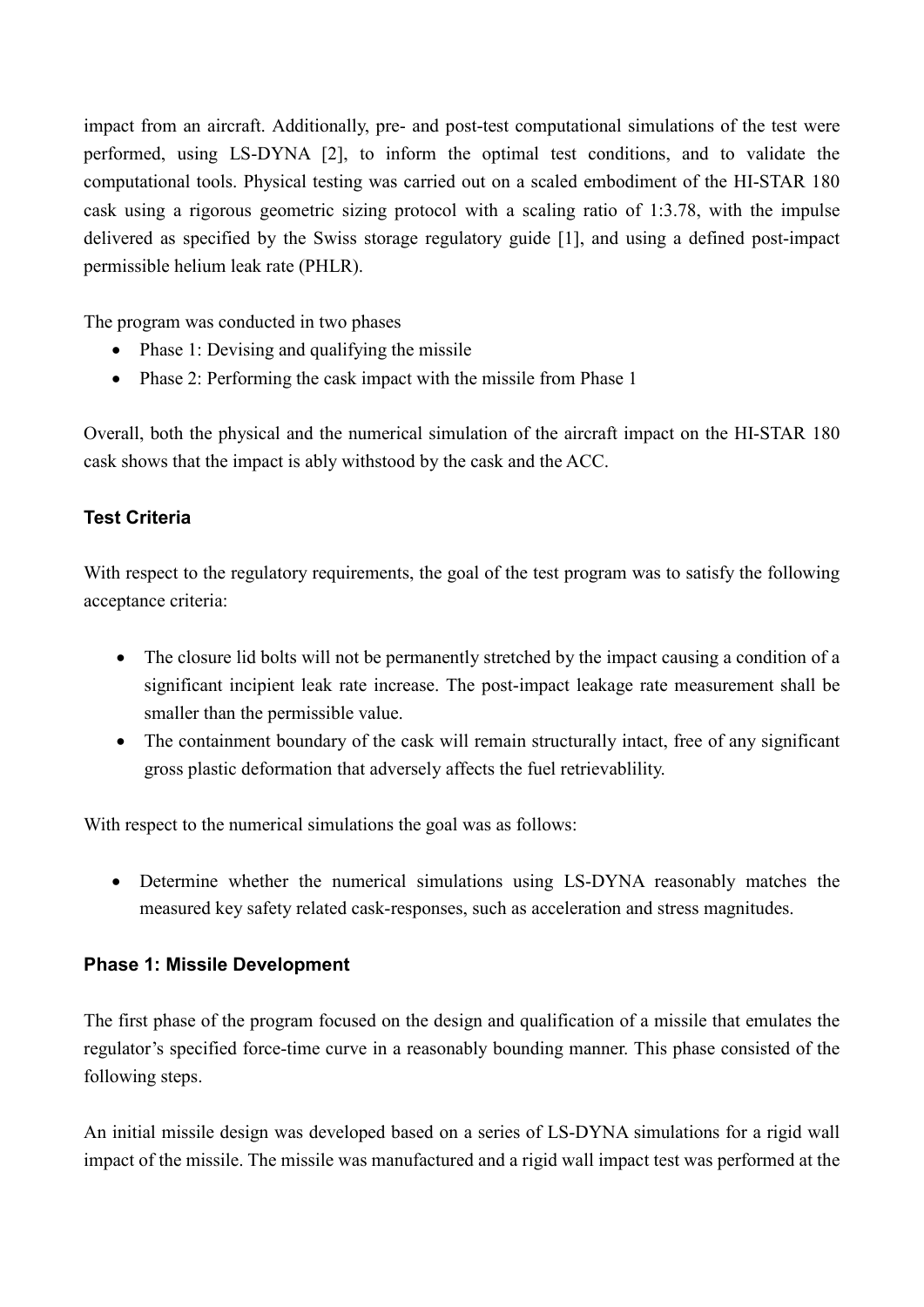US Army Aberdeen Proving Ground. The impact force time history between the missile and the wall was obtained by tracking the acceleration time history of the impacted rigid wall that moves on four supporting rollers on a rigid steel table fixed to the ground. The low friction coefficient  $(0.05)$  of the rollers minimizes the friction force so that the impact force is essentially equal to the acceleration of the rigid wall times the mass of the wall. Two accelerometers were attached to each of the two side surfaces of the wall. The displacement of the wall during the impact was monitored by hi-speed cameras and a linear transducer; the latter directly measured the movement of the rigid wall rear surface relative to the supporting table.

The data obtained from the initial rigid wall impact test indicated that the required impact force-timehistory was not met. However, it provided the necessary information for a design adjustment, as well as adjustments to the LS-DYNA model of the missile.

The revised missile design was then used in the second rigid wall impact test, which verified the missile design is successful. The measured impact force time history reasonably matched and bounded the target time history that accounts for various effects of the scale test condition. Therefore, it was concluded that the improved missile design satisfies the regulatory requirement, ensuring a conservative HI-STAR 180 aircraft crash scale test under the same missile impact condition. Moreover, the revised LS-DYNA missile model was able to simulate the rigid wall test by reasonably reproducing the impact force time history and rigid wall responses. A validated numeric missile model is therefore available to simulate the HI-STAR 180 aircraft crash accident scale test.

Figure 2 shows a picture of the missile, as taken during the test.

## **Phase 2: Missile Impact on Cask**

At the beginning of the second phase of this program, the location of the impact on the cask that would maximize the propensity for leakage was the key area of investigation. After a number of impact simulations using LS-DYNA, the most critical angle and location of impact were identified to be the 75% partial horizontal impact at the top of the cask as it resulted in the maximum Von Mises stress in the inner closure lid bolts. However, for satisfying the aircraft impact area requirement and for conservatism, the full horizontal impact (i.e., the top of the missile flush with the top of the ACC) was considered by the test program. In order to envelope the maximum Von Mises stress in the inner lid bolts determined for the 75% partial impact case, an impact velocity higher than that specified by the regulation was used. Thus the velocity of the incident missile was increased from 215 m/s to 230 m/s and the impact missile was made flush with the top of the ACC (full area impact) in the scale model test. This change conservatively resulted in an increase in the impact energy applied to the test cask compared to the regulations.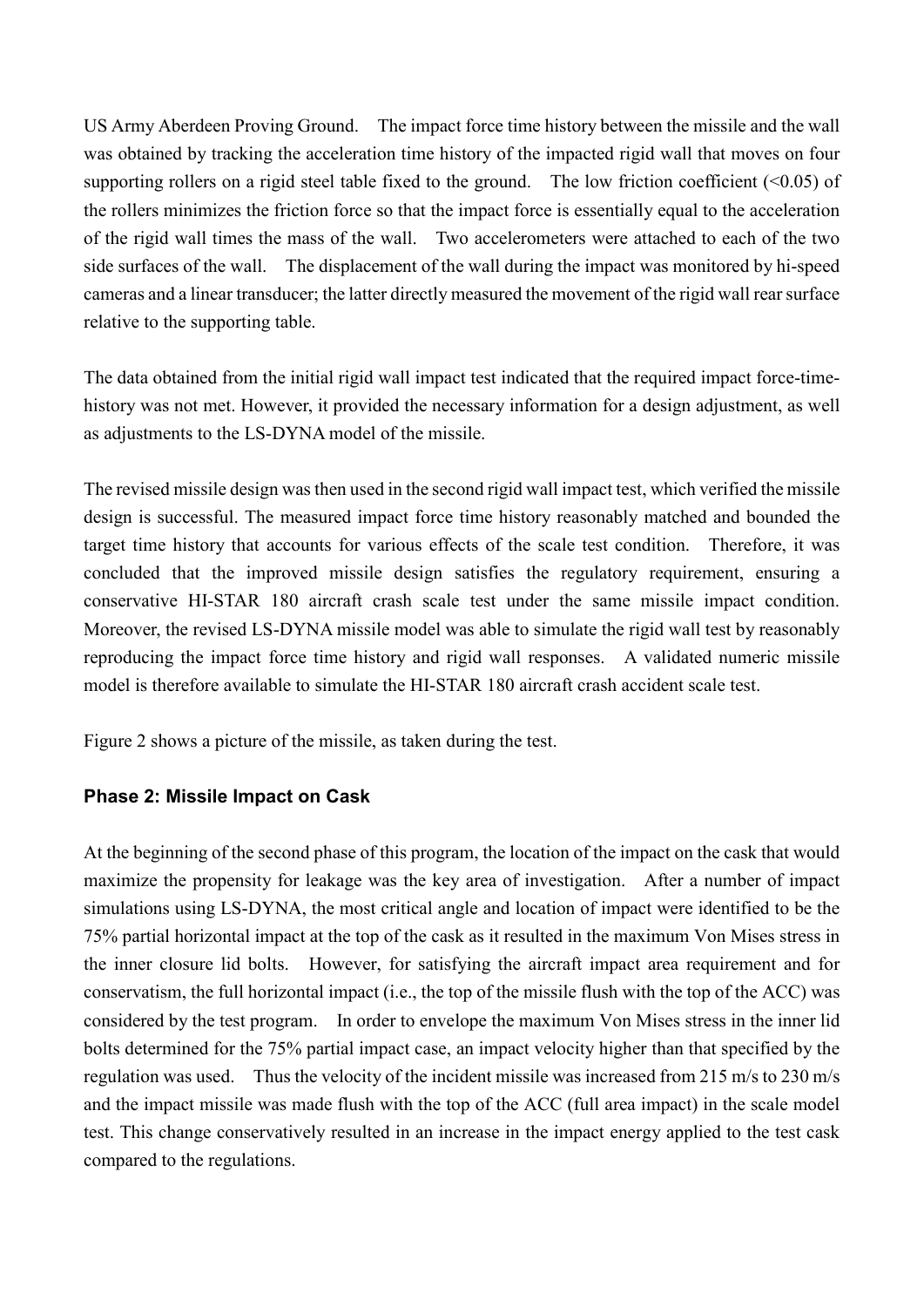The HI-STAR 180 scale model aircraft crash test was carried out at the APG L Field in 2013. The heavily instrumented test cask, initially staged on a rigid steel platform, was symmetrically impacted by the calibrated missile accelerated along the rail by a rocket-propelled sled. The missile successfully hit the target point on the test cask, which took off from the platform and landed in the cask catch box as expected. Figure 3 shows the missile and the cask just prior to the missile impact. Figure 4 shows the situation directly after the test, with the cask in the catch box. The first step in validating the test was to ensure that the impact was indeed bounding. As the data in Table 1 confirms, both the velocity of impact and the mass of the missile are greater than the specified minimum for the test. In particular, the total kinetic energy delivered to the target by virtue of the increased incident velocity alone is 60% greater than the regulatory prescribed value and 40% greater than the missile qualification rigid wall impact test value. Furthermore, as reported in Table 1, this increased kinetic energy was delivered to the prototype cask in 20.2 millisecond compared to the target duration of 18.5 milliseconds, a 9% increase. Thus it concluded that the impulse input to the prototype was substantially larger than that required by Swiss regulations.

| <b>Parameter</b>                 | <b>Minimum Required</b> | <b>Actual Value in the Test</b> |
|----------------------------------|-------------------------|---------------------------------|
| Weight of the missile, kg        | 481                     | 490                             |
| Incident velocity at impact, m/s | 230                     | 273                             |
| Duration of impulse, ms          | 18.5                    | 20.2                            |

**Table 1: Key Data for the Simulated Aircraft Crash Test**

The built-in conservatisms of the test program described above considerably increased the risk of potential loss of sealing function in the bolted joint and the overall stress levels in the test cask, which further bolster the safety conclusions drawn by the test program.

The measured data from the aircraft crash scale model test and the corresponding LS-DYNA simulation provide the following significant information:

- a. The post-impact helium leak test showed the leak rate to be a factor of 1000 less than the target value.
- b. The axial stress in the enclosure lid bolts remained in the elastic range just as predicted by the LS-DYNA simulation, and the LS-DYNA predicted bolt stress bounds the measured stress obtained from the test. The length of the bolts measured after the impact showed no sign of stretching.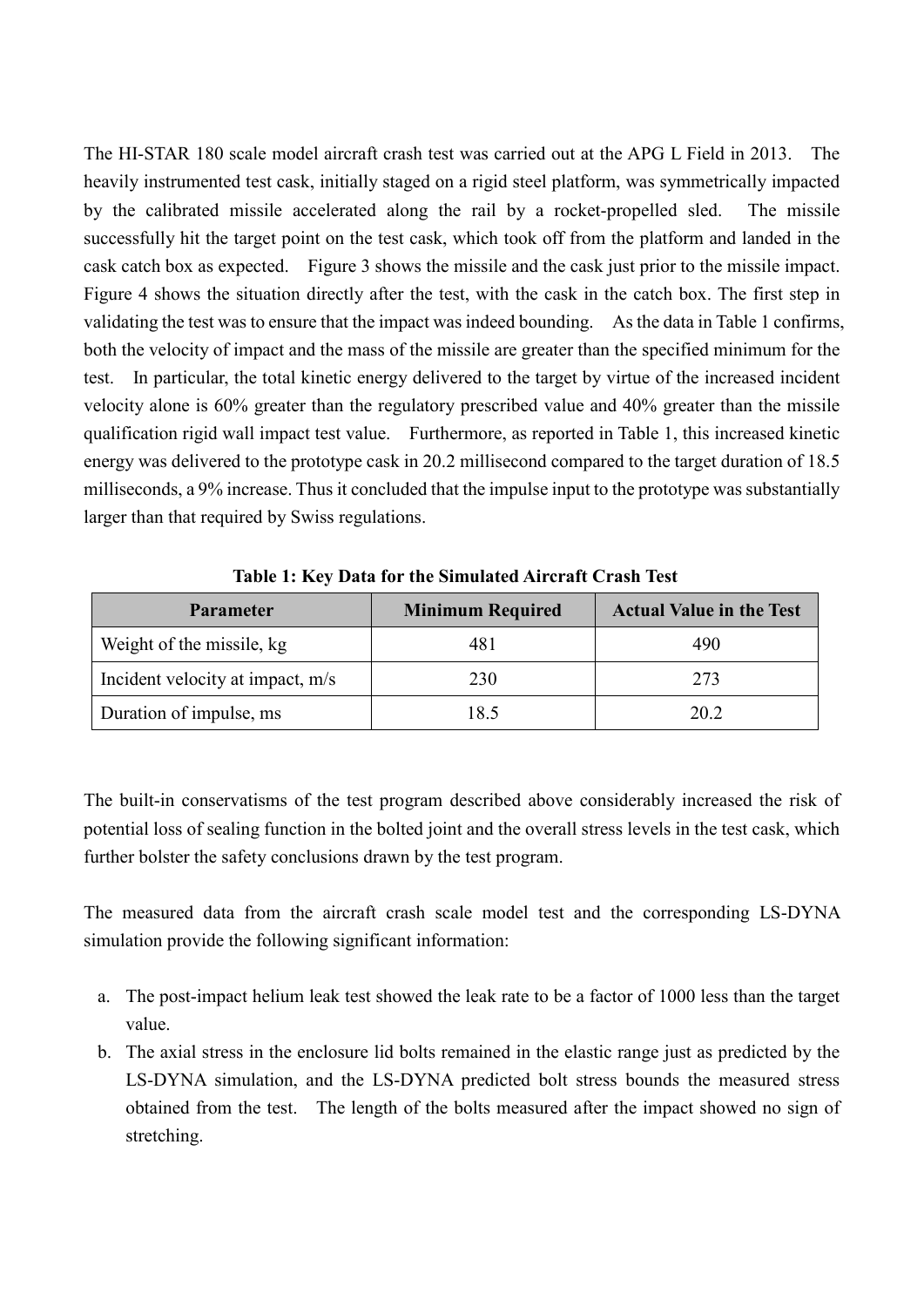- c. Based on measured leakage rate it is concluded that the seal did not undergo any significant unloading (zero contact force at the "land" of the gasket joint), whereas the LS-DYNA solution indicated a transient, albeit small, unloading of the "land". This difference speaks to the conservatism built into the LS-DYNA solution.
- d. The LS-DYNA prediction of the cask kinematic response to the missile impact conservatively bounds and reasonably matches the measured data of the cask peak accelerations.
- e. There is no measurable permanent ovalization of the cask's flange although local indentations and scratches at the interface between the ACC and the top flange occurred.
- f. Stresses of the cask containment boundary main body remained in the elastic range at all times, and the LS-DYNA predicted stresses bound the measured stresses obtained from the aircraft crash test.
- g. There was no damage to the cask that would impact shielding effectiveness.
- h. Inspection of the gap between the flange and the primary lid measured at the locations of direct impact and 180 degree across showed that the lid did not move laterally with respect to the flange at all. This means that the bolts are not subject to any post-impact bending action that would occur if the lid were to slide.

## **Conclusions**

The above results, considered in light of the conservatism in the missile design and the large margin in the kinetic energy delivered during the test, provide the assurance that the HI-STAR 180 cask would withstand the postulated aircraft crash event specified by the regulations with ample safety margin. In a broader sense, the comparison of the test data with the LS-DYNA simulation of the test demonstrates the ability of LS-DYNA to predict the consequence of an aircraft strike on a metal cask's containment boundary performance. The LS-DYNA simulation approach can therefore be used as an alternative to the physical test for Holtec's metal casks with similar lid joint geometry under a hypothetical aircraft crash event to predict the behavior of containment boundary lid bolts for leak tightness evaluation and for predicting the overall cask body kinematic responses.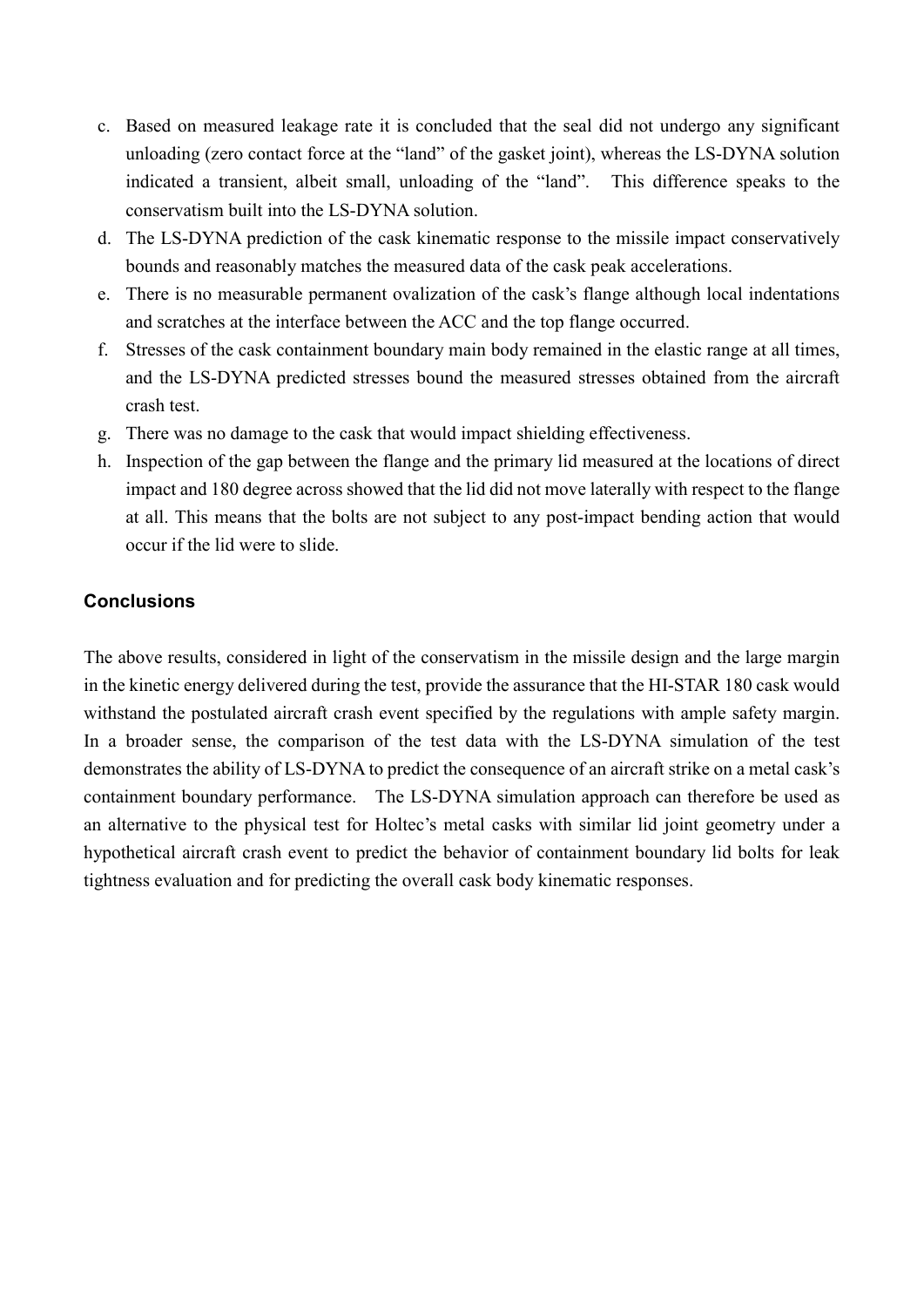

**Figure 2 Missile Carried by the Rocket Propelled Sled**



**Figure 3 Missile just before Impact on Cask**